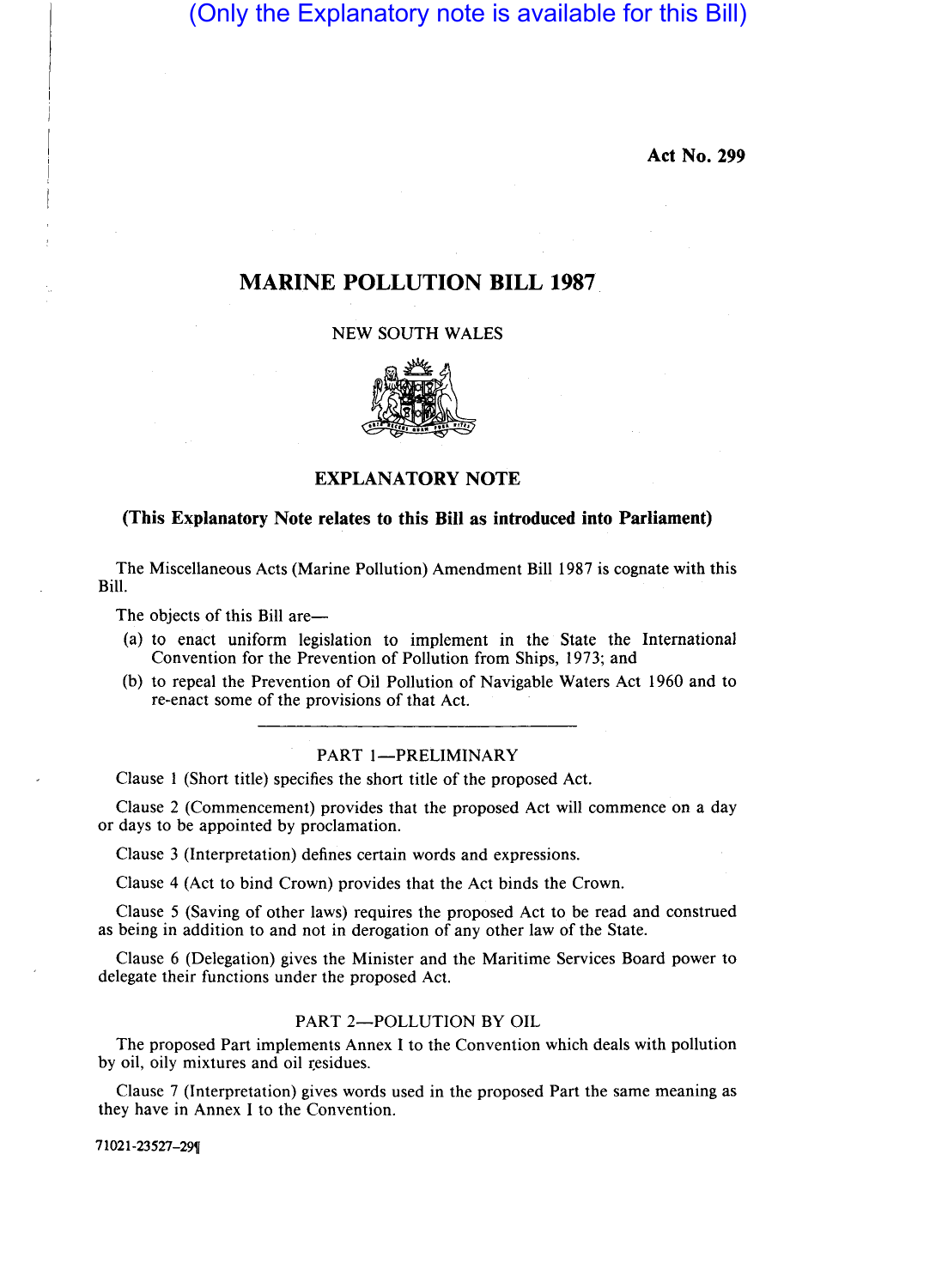Clause 8 (Prohibition of discharge of oil or oily mixtures into State waters) makes the master and owner of a ship, and a person who causes a discharge, guilty of an offence if a discharge of oil or an oily mixture occurs from a ship into State waters. The proposed section also contains defences and exceptions to the offence. The liability of a person who causes a discharge is an addition to the uniform legislation intended to make third parties involved in discharges liable for their actions. Similar provision is made in clause 18.

Clause 9 (Oil residues) makes the master and owner of a ship guilty of an offence if certain oil residues are not retained on board the ship while it is in State waters.

Clause 10 (Duty to report certain incidents involving oil or an oily mixture) requires a master of a ship, or in certain circumstances the owner or other persons associated with the ship, to report a discharge, or an incident involving the probability of a discharge, of oil or an oily mixture into State waters.

Clause 11 (Oil record book) requires oil record books to be carried on oil tankers and ships of a gross tonnage of 400 tons or more and entries to be made in such books.

Clause 12 (False entries in oil record book) makes it an offence to make an entry that is false or misleading in an oil record book.

Clause 13 (Oil record book to be retained) requires oil record books to be kept with the ship or in the owner's registered office for 3 years after the date of the last entry in the book.

#### PART 3-POLLUTION BY NOXIOUS SUBSTANCES

The proposed Part implements Annex 11 to the Convention which deals with pollution by liquid substances or mixtures containing liquid substances.

Clause 14 (Interpretation) defines certain words and expressions for the purposes of the proposed Part.

Clause 15 (Application of Act to mixture of oil and liquid substance) applies both Parts 2 and 3 of the proposed Act to a mixture containing oil and a liquid substance or oil and liquid substances.

Clause 16 (Categories of noxious liquid substances) enables additional liquid substances to be deemed to be designated and categorised under the Convention by regulations, so that the provisions of the proposed Act will apply to them. It also enables liquid substances to be deemed not to be so designated or to be categorised in a different category.

Clause 17 (Appendix III substances) enables additional liquid substances to be deemed to be listed, or deemed not to be listed, in Appendix III to Annex 11 to the Convention, by regulations.

Clause 18 (Prohibition of discharge of substances into State waters) makes the master and owner of a ship, and a person who causes a discharge, guilty of an offence if a discharge of a liquid substance, or a mixture containing a liquid substance, being carried as cargo or part cargo in bulk, occurs from a ship into State waters. The proposed section also contains defences and exceptions to the offence.

Clause 19 (Certain liquid substances to be treated as oil) regulates the carriage of certain substances, such as vegetable oils, in oil tankers.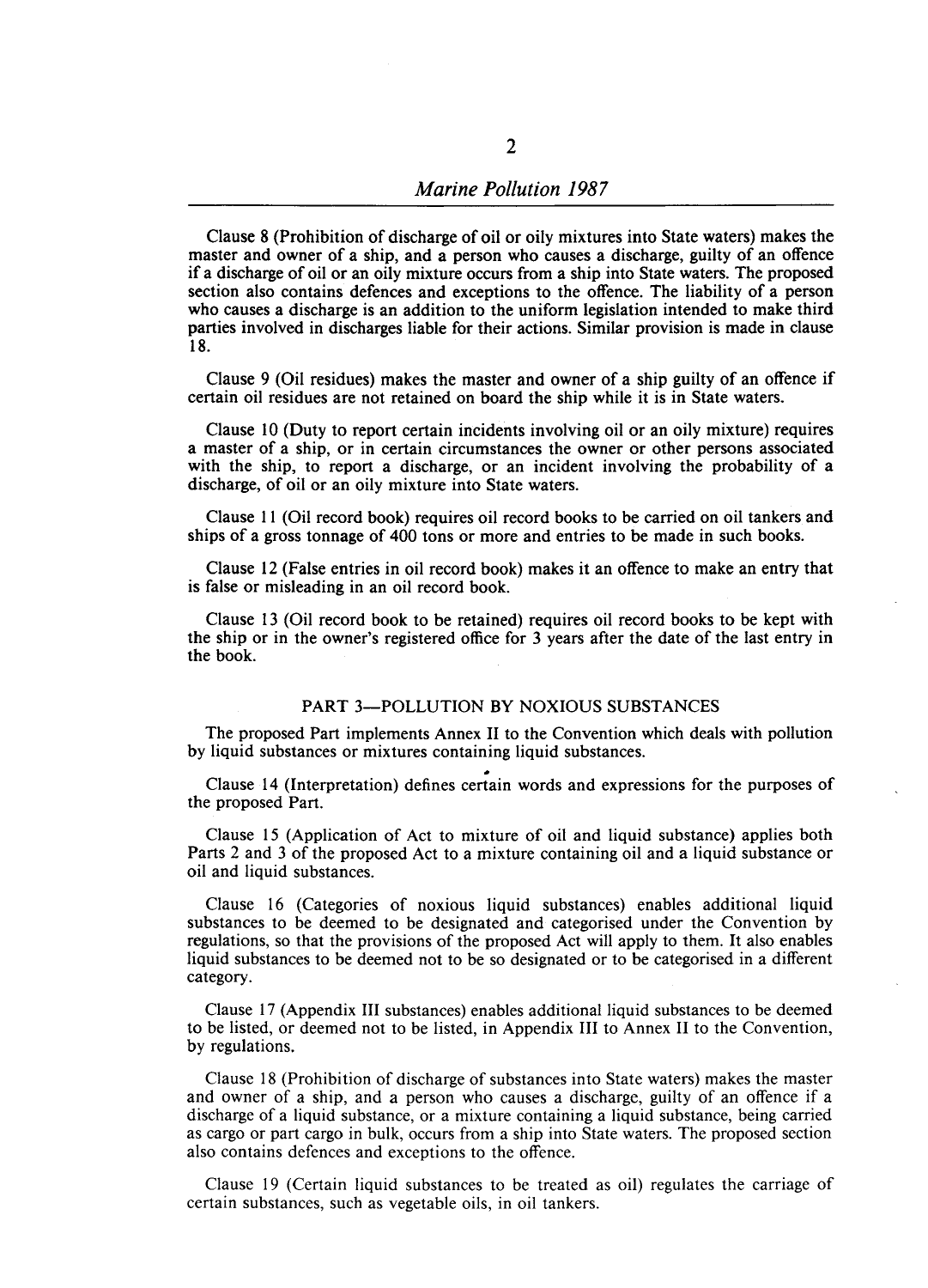Clause 20 (Duty to report certain incidents involving certain substances) requires a master of a ship, or in certain circumstances, the owner or other persons associated with the ship, to report a discharge, or an incident involving the probability of a discharge, of a liquid substance or a mixture containing a liquid substance, being carried as cargo or part cargo in bulk, into State waters.

Clause 21 (Cargo record book) requires cargo record books to be carried on trading ships proceeding on intra-state voyages that carry liquid substances in bulk and entries to be made in such books.

Clause 22 (False entries in cargo record book) makes it an offence to make an entry that is false or misleading in a cargo record book.

Clause 23 (Cargo record book to be retained) requires cargo record books to be kept on a ship and in the owner's registered office for certain periods after the date of the last entry in the book.

Clause 24 (Cleaning of tanks of ships) enables regulations to be made to give effect to Regulation 8 of Annex 11 to the Convention.

#### PART 4-POLLUTION RELATING TO TRANSFER OPERATIONS

The proposed Part contains provisions outside the terms of the Convention which were formerly covered by the Prevention of Oil Pollution of Navigable Waters Act 1960.

Clause 25 (Interpretation) defines certain words and expressions for the purposes of the proposed Part.

Clause 26 (Discharges to which Part applies) confines the operation of the proposed Part to discharges of oil, oily mixtures, liquid substances or mixtures containing liquid substances from ships, places on land, purpose-built pipelines or apparatus used in or in connection with transfer operations. The proposed Part does not apply to discharges to which proposed Part 2 or 3 applies or discharges occurring beyond a certain point on land.

Clause 27 (Prohibition of discharges to which Part applies) makes the appropriate person (as defined by clause 25), and a person who causes a discharge, guilty of an offence if a discharge to which the proposed Part applies occurs. The proposed section also contains defences and exceptions to the offence.

Clause 28 (Duty to report discharge) requires the appropriate person in relation to a discharge to report it.

Clause 29 (Keeping of records relating to transfer etc.) requires certain records to be kept in relation to transfer operations.

Clause 30 (Joint and several liability-pipelines) makes the owner of a pipeline and the lessee, licensee or user of any lease, licence or other right of user for the pipeline jointly and severally liable when a discharge occurs from a pipeline.

Clause 31 (Several liability-ships) deems a discharge to have occurred from all ships involved in a discharge which occurs from 2 or more ships and where it is not reasonably practicable to identify the substance discharged from a particular ship.

Clause 32 (Restrictions on transfer of oil etc. at night) regulates the transfer of oil, oily mixtures, liquid substances and mixtures containing liquid substances to or from a ship in State waters between sunset and sunrise.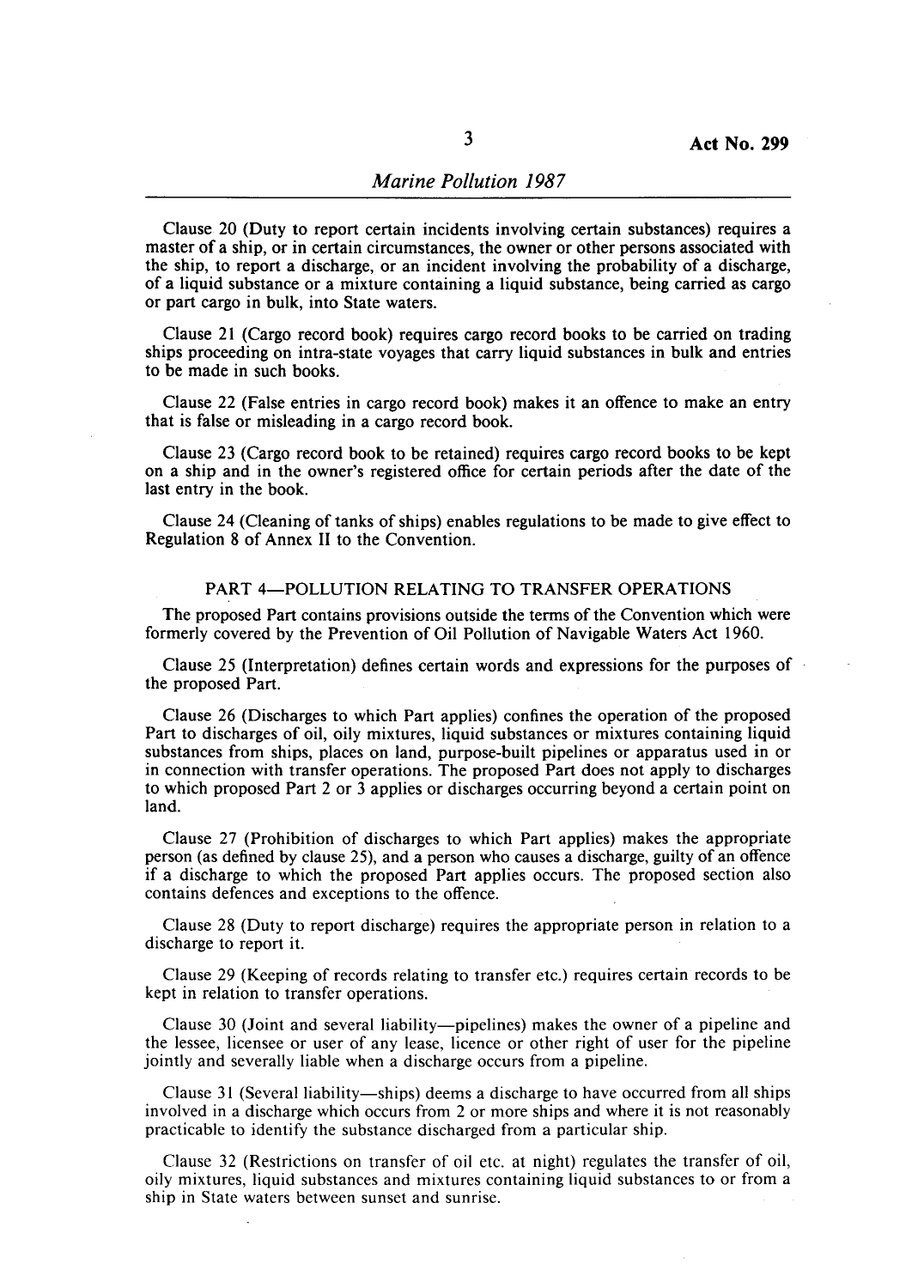## *Marine Pollution 1987*

#### PART 5-SHIPS CARRYING OR USING OIL OR CARRYING NOXIOUS LIQUID SUBSTANCES

The proposed Part implements the provisions of the Convention specifying survey requirements for ships.

#### Division 1-Preliminary

Clause 33 (Interpretation) defines certain words and expressions for the purposes of the proposed Part.

Clause 34 (Application of Part) applies the proposed Part to trading ships proceeding on intra-state voyages, Australian fishing vessels proceeding on voyages other than overseas voyages and pleasure vessels.

#### Division 2-Ships carrying or using oil

Clause 35 (Regulations to give effect to Regulations 13 to 19 (inclusive) of Annex I) enables regulations and orders to be made to give effect to Convention requirements relating to oil tankers and other ships carrying oil and oily mixtures.

Clause 36 (Ship construction certificates) enables ship construction certificates to be issued for ships constructed in accordance with Annex I to the Convention.

Clause 37 (Alteration etc. of construction of ships and cancellation of certificates) requires the master or owner of a ship to notify the Maritime Services Board of' any alteration or damage to the ship affecting its compliance with Annex I to the Convention. The proposed section also provides for the cancellation of ship construction certificates in certain circumstances.

Clause 38 (Ships to be surveyed periodically) requires ships having a ship construction certificate to be surveyed at prescribed intervals.

Clause 39 (Requirement for ship construction certificates) prohibits trading ships proceeding on intra-state voyages, Australian fishing vessels proceeding on voyages other than overseas voyages and pleasure vessels, that are oil tankers of 150 tons gross tonnage or more or ships of 400 tons gross tonnage or more, from beginning a voyage unless they have a ship construction certificate.

Division 3-Prevention of pollution from ships carrying noxious substances in bulk

Clause 40 (Regulations to give effect to Regulation 13 of Annex 11) enables regulations and orders to be made to give effect to Convention requirements relating to ships carrying noxious liquid substances in bulk.

Clause 41 (Chemical tanker construction certificates) enables chemical tanker construction certificates to be issued for ships constructed in accordance with Annex 11 to the Convention.

Clause 42 (Alteration etc. of construction of ships and cancellation of certificates) requires the master or owner of a ship to notify the Maritime Services Board of any alteration or damage to the ship affecting its compliance with Annex 11 to the Convention. The proposed section also provides for the cancellation of chemical tanker construction certificates in certain circumstances.

Clause 43 (Ships to be surveyed periodically) requires ships having a chemical tanker construction certificate to be surveyed at prescribed intervals.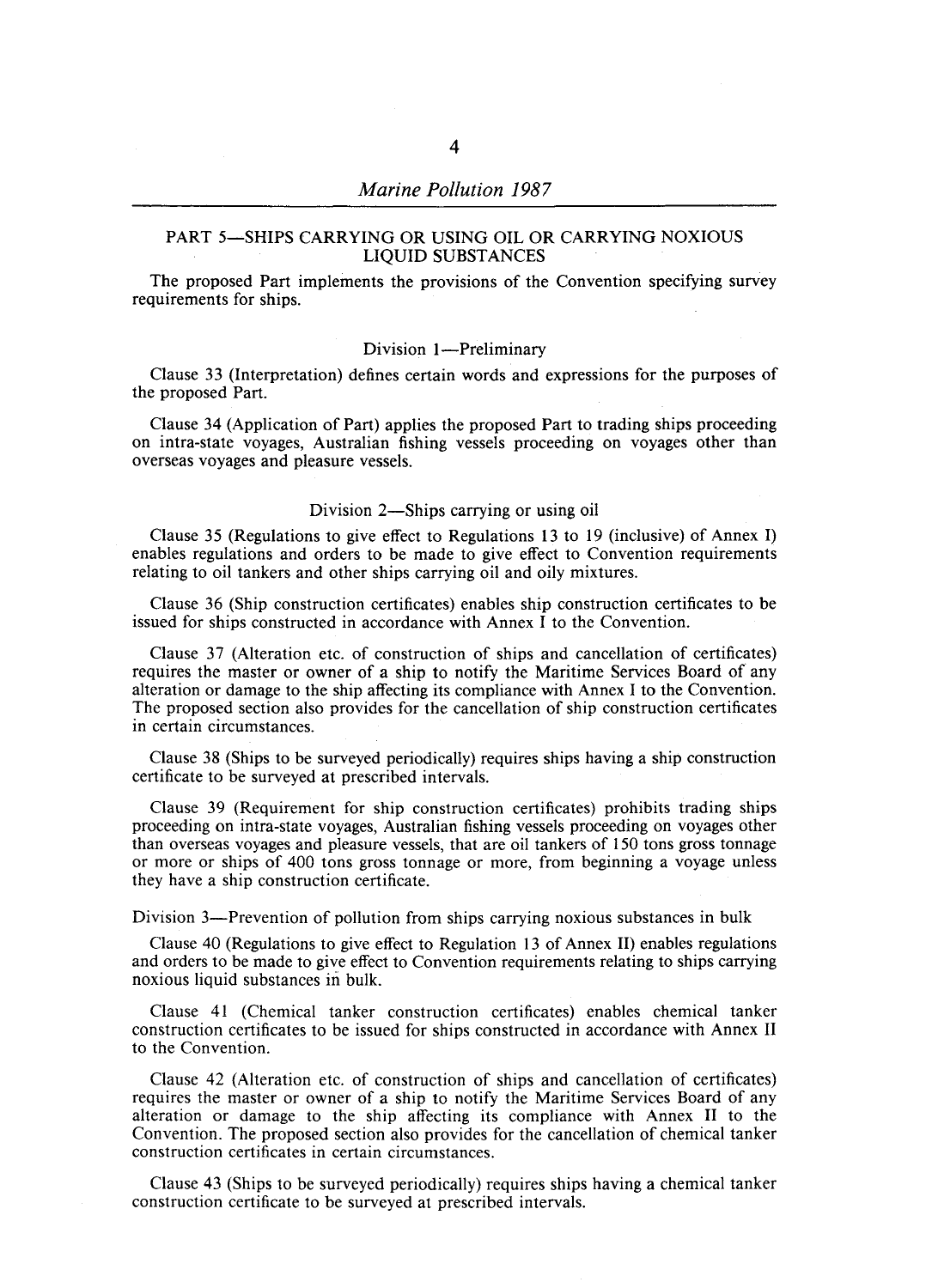Clause 44 (Requirement for chemical tanker construction certificates) prohibits trading ships proceeding on intra-state voyages, that are constructed or adapted to carry liquid substances as cargo or part cargo in bulk, from beginning a voyage unless they have a chemical tanker construction certificate.

## PART 6-MISCELLANEOUS

Clause 45 (Reception facilities) empowers the Board to provide or arrange for the provision of reception facilities in accordance with the Convention. The Board may also issue notices relating to the provision, maintenance and availability of such facilities.

Clause 46 (Recovery of costs and expenses with respect to pollution by oil) empowers the Board to take action or cause action to be taken in relation to discharges or probable discharges of oil or oily mixtures, and to recover the costs and expenses of such action.

Clause 47 (Recovery of costs and expenses with respect to, pollution by noxious substances) empowers the Board to take or cause action to be taken in relation to discharges or probable discharges of liquid substances or mixtures containing liquid substances, and to recover the costs and expenses of such action.

Clause 48 (Prevention of pollution) empowers the Board to issue notices directing other people to take action in relation to discharges or probable discharges.

Clause 49 (Service of notices) provides for the manner of service of notices issued under clause 48.

Clause 50 (Non-compliance with notice) makes it an offence to fail to comply with a notice issued under clause 48 and gives the Maritime Services Board power to carry out the requirements of such a notice.

Clause 51 (Recovery of damages) gives a person (including the Board) a right to recover damages arising from discharges to which the Act applies.

Clause 52 (Additional provisions relating to recovery of costs and expenses) provides that certain costs and expenses will be charges on ships.

Clause 53 (Powers of inspectors etc.) sets out the powers of inspectors and certain other authorised persons under the proposed Act.

Clause 54 (Time limit for prosecution) provides for prosecutions under the proposed Act.

Clause 55 (Proceedings for offences etc.) sets out the courts in which proceedings for offences against the proposed Act may be taken and the levels of penalties that may be imposed by a Local Court.

Clause 56 (Offences for corporations) makes directors of corporations liable, in certain circumstances, for contraventions by corporations of the proposed Act.

Clause 57 (Service of summonses) sets out the manner in which a summons for an offence against the proposed Act may be served.

Clause 58 (Evidence) relates to the use of records and documents, notices and statements as evidence in legal proceedings.

Clause 59 (Evidence of analysts) relates to the use of certificates by analysts as evidence in legal proceedings.

Clause 60 (Immunity of inspectors) gives inspectors and other persons immunity from liability for acts done in good faith in discharge of the proposed Act.